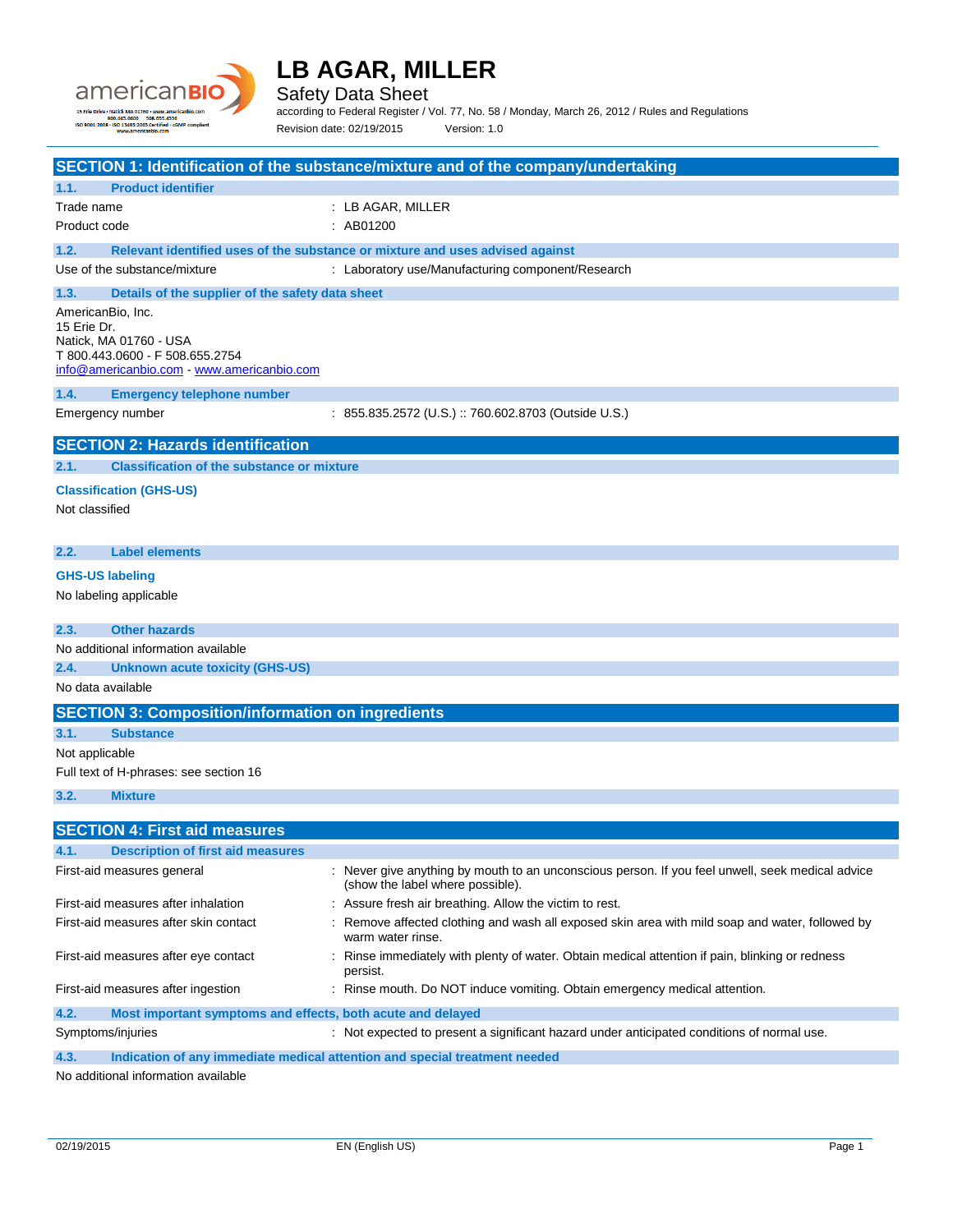Safety Data Sheet

according to Federal Register / Vol. 77, No. 58 / Monday, March 26, 2012 / Rules and Regulations

| <b>SECTION 5: Firefighting measures</b>                                         |                                                                                                                                                                                            |
|---------------------------------------------------------------------------------|--------------------------------------------------------------------------------------------------------------------------------------------------------------------------------------------|
| <b>Extinguishing media</b><br>5.1.                                              |                                                                                                                                                                                            |
| suitable extinguishing media                                                    | : Foam. Dry powder. Carbon dioxide. Water spray. Sand.                                                                                                                                     |
| Unsuitable extinguishing media                                                  | : Do not use a heavy water stream.                                                                                                                                                         |
| 5.2.<br>Special hazards arising from the substance or mixture                   |                                                                                                                                                                                            |
| No additional information available                                             |                                                                                                                                                                                            |
| 5.3.<br><b>Advice for firefighters</b>                                          |                                                                                                                                                                                            |
| Firefighting instructions                                                       | : Use water spray or fog for cooling exposed containers. Exercise caution when fighting any                                                                                                |
| Protection during firefighting                                                  | chemical fire. Avoid (reject) fire-fighting water to enter environment.<br>: Do not enter fire area without proper protective equipment, including respiratory protection.                 |
| <b>SECTION 6: Accidental release measures</b>                                   |                                                                                                                                                                                            |
| 6.1.                                                                            | Personal precautions, protective equipment and emergency procedures                                                                                                                        |
| 6.1.1.<br>For non-emergency personnel                                           |                                                                                                                                                                                            |
| Emergency procedures                                                            | : Evacuate unnecessary personnel.                                                                                                                                                          |
| 6.1.2.<br>For emergency responders                                              |                                                                                                                                                                                            |
| Protective equipment                                                            | : Equip cleanup crew with proper protection.                                                                                                                                               |
| <b>Emergency procedures</b>                                                     | : Ventilate area.                                                                                                                                                                          |
| 6.2.<br><b>Environmental precautions</b>                                        |                                                                                                                                                                                            |
|                                                                                 | Prevent entry to sewers and public waters. Notify authorities if liquid enters sewers or public waters.                                                                                    |
| 6.3.<br>Methods and material for containment and cleaning up                    |                                                                                                                                                                                            |
| Methods for cleaning up                                                         | : On land, sweep or shovel into suitable containers. Minimize generation of dust. Store away from                                                                                          |
|                                                                                 | other materials.                                                                                                                                                                           |
| <b>Reference to other sections</b><br>6.4.                                      |                                                                                                                                                                                            |
| See Heading 8. Exposure controls and personal protection.                       |                                                                                                                                                                                            |
|                                                                                 |                                                                                                                                                                                            |
| <b>SECTION 7: Handling and storage</b>                                          |                                                                                                                                                                                            |
| 7.1.<br><b>Precautions for safe handling</b>                                    |                                                                                                                                                                                            |
| Precautions for safe handling                                                   | : Wash hands and other exposed areas with mild soap and water before eat, drink or smoke and<br>when leaving work. Provide good ventilation in process area to prevent formation of vapor. |
| Conditions for safe storage, including any incompatibilities<br>7.2.            |                                                                                                                                                                                            |
| Storage conditions                                                              | : Keep only in the original container in a cool, well ventilated place away from : Direct sunlight.<br>Keep container closed when not in use.                                              |
| Incompatible products                                                           | : Strong bases. strong acids.                                                                                                                                                              |
| Incompatible materials                                                          | : Sources of ignition. Direct sunlight.                                                                                                                                                    |
| Storage temperature                                                             | : < 30 °C                                                                                                                                                                                  |
| 7.3.<br><b>Specific end use(s)</b>                                              |                                                                                                                                                                                            |
| No additional information available                                             |                                                                                                                                                                                            |
| <b>SECTION 8: Exposure controls/personal protection</b>                         |                                                                                                                                                                                            |
| <b>Control parameters</b><br>8.1.                                               |                                                                                                                                                                                            |
| No additional information available                                             |                                                                                                                                                                                            |
| 8.2.<br><b>Exposure controls</b>                                                |                                                                                                                                                                                            |
| Personal protective equipment                                                   | : Avoid all unnecessary exposure.                                                                                                                                                          |
| Hand protection                                                                 | : Wear protective gloves.                                                                                                                                                                  |
| Eye protection                                                                  | Chemical goggles or safety glasses.                                                                                                                                                        |
| Respiratory protection                                                          | Wear approved mask.                                                                                                                                                                        |
| Other information                                                               | : When using, do not eat, drink or smoke.                                                                                                                                                  |
| <b>SECTION 9: Physical and chemical properties</b>                              |                                                                                                                                                                                            |
| 9.1.<br>Information on basic physical and chemical properties<br>Physical state | : Solid                                                                                                                                                                                    |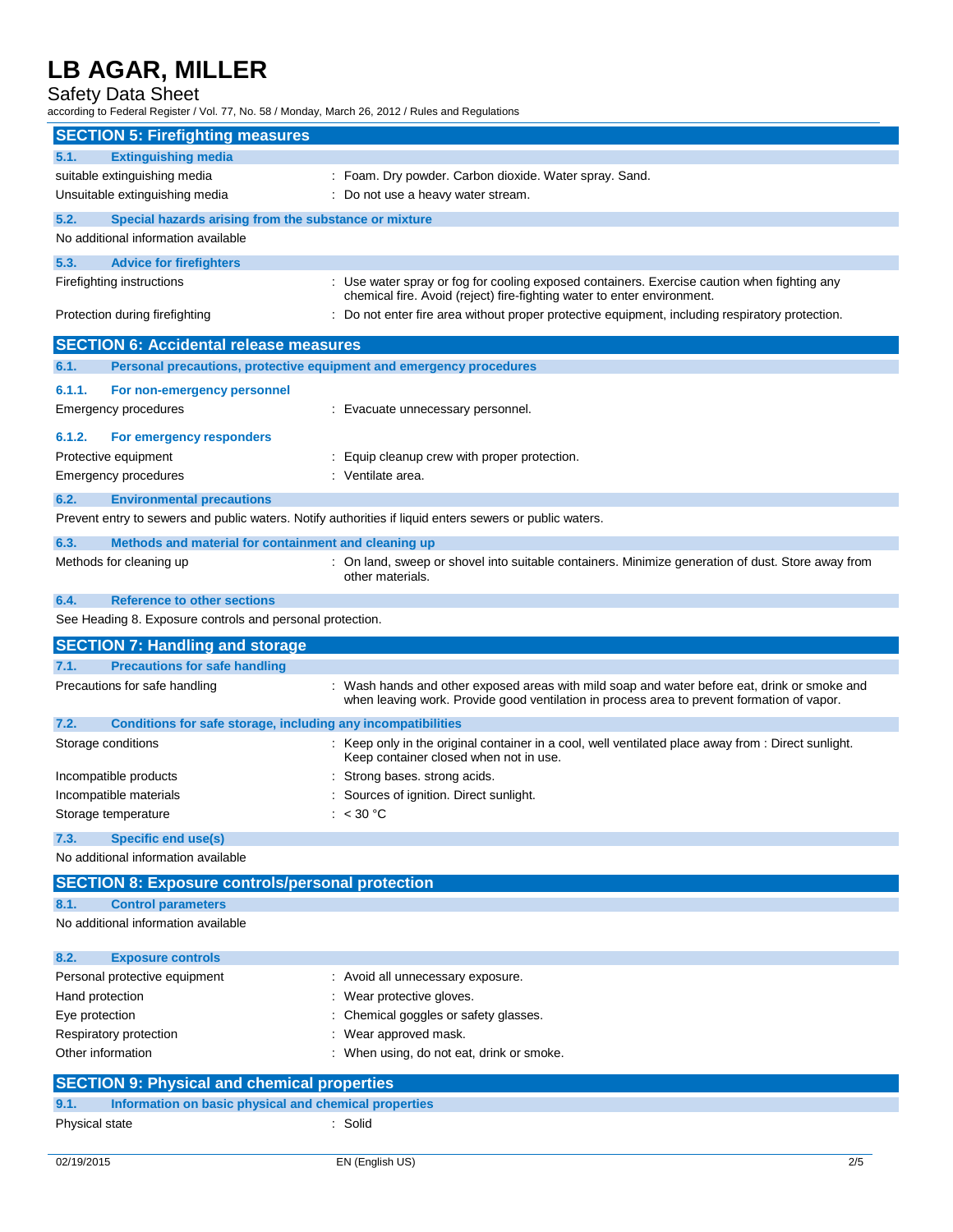#### Safety Data Sheet

according to Federal Register / Vol. 77, No. 58 / Monday, March 26, 2012 / Rules and Regulations

| Color                                       | ۰ | No data available |
|---------------------------------------------|---|-------------------|
| Odor                                        |   | characteristic.   |
| Odor threshold                              |   | No data available |
| рH                                          |   | No data available |
| Relative evaporation rate (butyl acetate=1) |   | No data available |
| Melting point                               |   | No data available |
| Freezing point                              |   | No data available |
| Boiling point                               |   | No data available |
| Flash point                                 |   | No data available |
| Self ignition temperature                   |   | No data available |
| Decomposition temperature                   |   | No data available |
| Flammability (solid, gas)                   |   | No data available |
| Vapor pressure                              |   | No data available |
| Relative vapor density at 20 °C             |   | No data available |
| Relative density                            |   | No data available |
| Solubility                                  |   | No data available |
| Log Pow                                     |   | No data available |
| Log Kow                                     |   | No data available |
| Viscosity, kinematic                        |   | No data available |
| Viscosity, dynamic                          |   | No data available |
| Explosive properties                        |   | No data available |
| Oxidizing properties                        |   | No data available |
| <b>Explosive limits</b>                     |   | No data available |
| 9.2.<br><b>Other information</b>            |   |                   |
| No additional information available         |   |                   |

|       | <b>SECTION 10: Stability and reactivity</b>          |
|-------|------------------------------------------------------|
| 10.1. | <b>Reactivity</b>                                    |
|       | No additional information available                  |
| 10.2. | <b>Chemical stability</b>                            |
|       | Not established.                                     |
| 10.3. | <b>Possibility of hazardous reactions</b>            |
|       | Not established.                                     |
| 10.4. | <b>Conditions to avoid</b>                           |
|       | Direct sunlight. Extremely high or low temperatures. |
| 10.5. | <b>Incompatible materials</b>                        |
|       | strong acids. Strong bases.                          |
| 10.6. | <b>Hazardous decomposition products</b>              |
|       | fume. Carbon monoxide. Carbon dioxide.               |
|       | <b>SECTION 11: Toxicological information</b>         |
| 11.1. | Information on toxicological effects                 |

| Acute toxicity                                   | : Not classified |
|--------------------------------------------------|------------------|
| Skin corrosion/irritation                        | : Not classified |
| Serious eye damage/irritation                    | : Not classified |
| Respiratory or skin sensitization                | : Not classified |
| Germ cell mutagenicity                           | : Not classified |
| Carcinogenicity                                  | : Not classified |
| Reproductive toxicity                            | Not classified   |
| Specific target organ toxicity (single exposure) | : Not classified |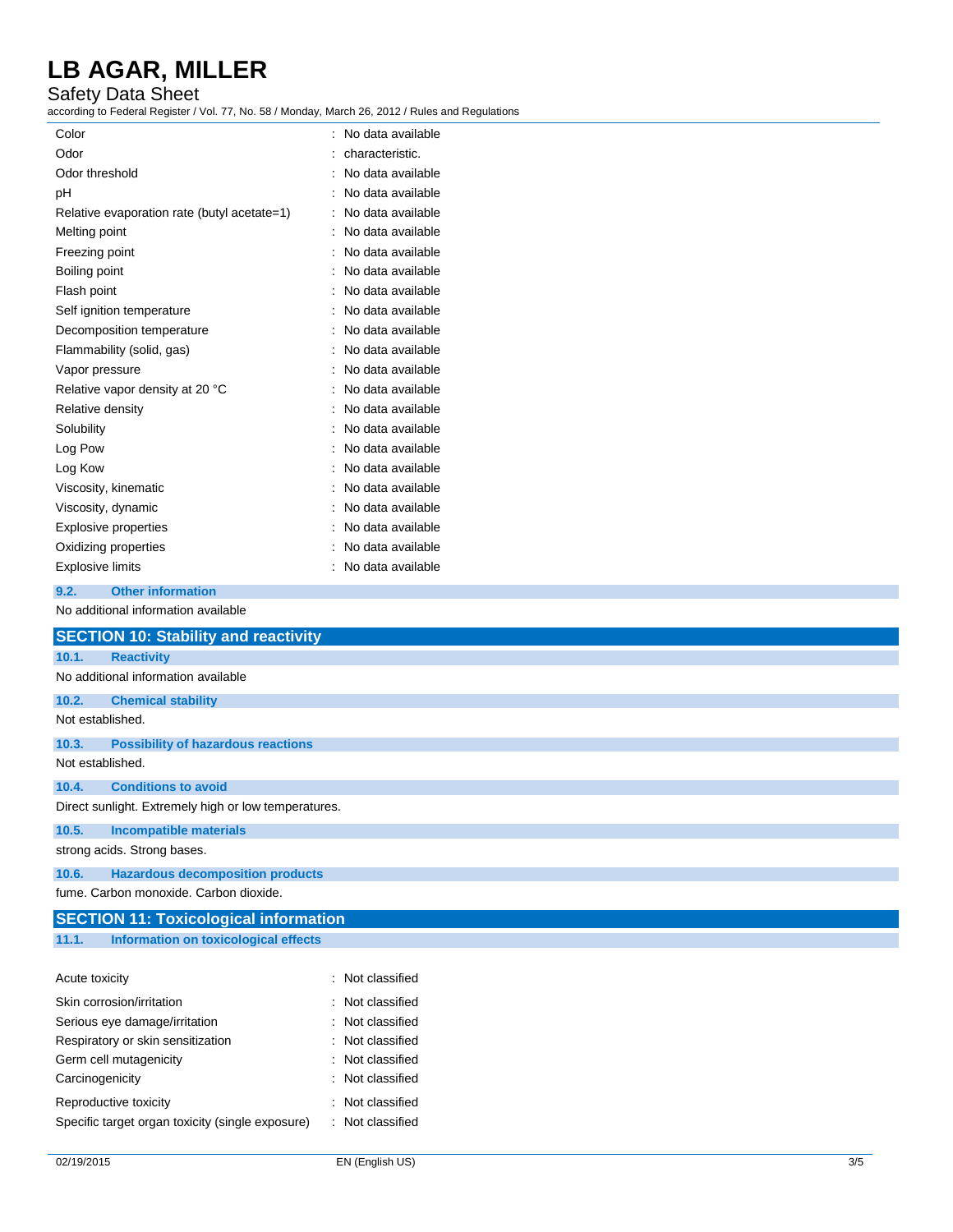### Safety Data Sheet

according to Federal Register / Vol. 77, No. 58 / Monday, March 26, 2012 / Rules and Regulations

| Specific target organ toxicity (repeated<br>exposure)  | Not classified                                                    |
|--------------------------------------------------------|-------------------------------------------------------------------|
| Aspiration hazard                                      | : Not classified                                                  |
| Potential Adverse human health effects and<br>symptoms | Based on available data, the classification criteria are not met. |

|                   | <b>SECTION 12: Ecological information</b> |                                     |  |  |
|-------------------|-------------------------------------------|-------------------------------------|--|--|
| 12.1.             | <b>Toxicity</b>                           |                                     |  |  |
|                   | No additional information available       |                                     |  |  |
| 12.2.             | <b>Persistence and degradability</b>      |                                     |  |  |
|                   | <b>LB AGAR, MILLER</b>                    |                                     |  |  |
|                   | Persistence and degradability             | Not established.                    |  |  |
| 12.3.             | <b>Bioaccumulative potential</b>          |                                     |  |  |
|                   | <b>LB AGAR, MILLER</b>                    |                                     |  |  |
|                   | Bioaccumulative potential                 | Not established.                    |  |  |
| 12.4.             | <b>Mobility in soil</b>                   |                                     |  |  |
|                   | No additional information available       |                                     |  |  |
| 12.5.             | Other adverse effects                     |                                     |  |  |
| Other information |                                           | : Avoid release to the environment. |  |  |

| <b>SECTION 13: Disposal considerations</b>          |                                                                         |
|-----------------------------------------------------|-------------------------------------------------------------------------|
| <b>Waste treatment methods</b><br>13.1.             |                                                                         |
| Waste disposal recommendations                      | Dispose in a safe manner in accordance with local/national regulations. |
| Ecology - waste materials                           | : Avoid release to the environment.                                     |
| <b>SECTION 14: Transport information</b>            |                                                                         |
| In accordance with DOT                              |                                                                         |
| No dangerous good in sense of transport regulations |                                                                         |
| <b>Additional information</b>                       |                                                                         |
| Other information                                   | : No supplementary information available.                               |
| <b>ADR</b>                                          |                                                                         |
| Transport document description                      | $:$ UN N/A                                                              |
| Packing group (ADR)                                 | : N/A                                                                   |
| Hazard identification number (Kemler No.)           | : N/A                                                                   |
| Classification code (ADR)                           | : N/A                                                                   |
| <b>Transport by sea</b>                             |                                                                         |
| No additional information available                 |                                                                         |
| <b>Air transport</b>                                |                                                                         |
| No additional information available                 |                                                                         |
| <b>SECTION 15: Regulatory information</b>           |                                                                         |
| 15.1. US Federal regulations                        |                                                                         |
| No additional information available                 |                                                                         |
| 15.2. International regulations                     |                                                                         |
| <b>CANADA</b>                                       |                                                                         |
| No additional information available                 |                                                                         |

#### **EU-Regulations**

No additional information available